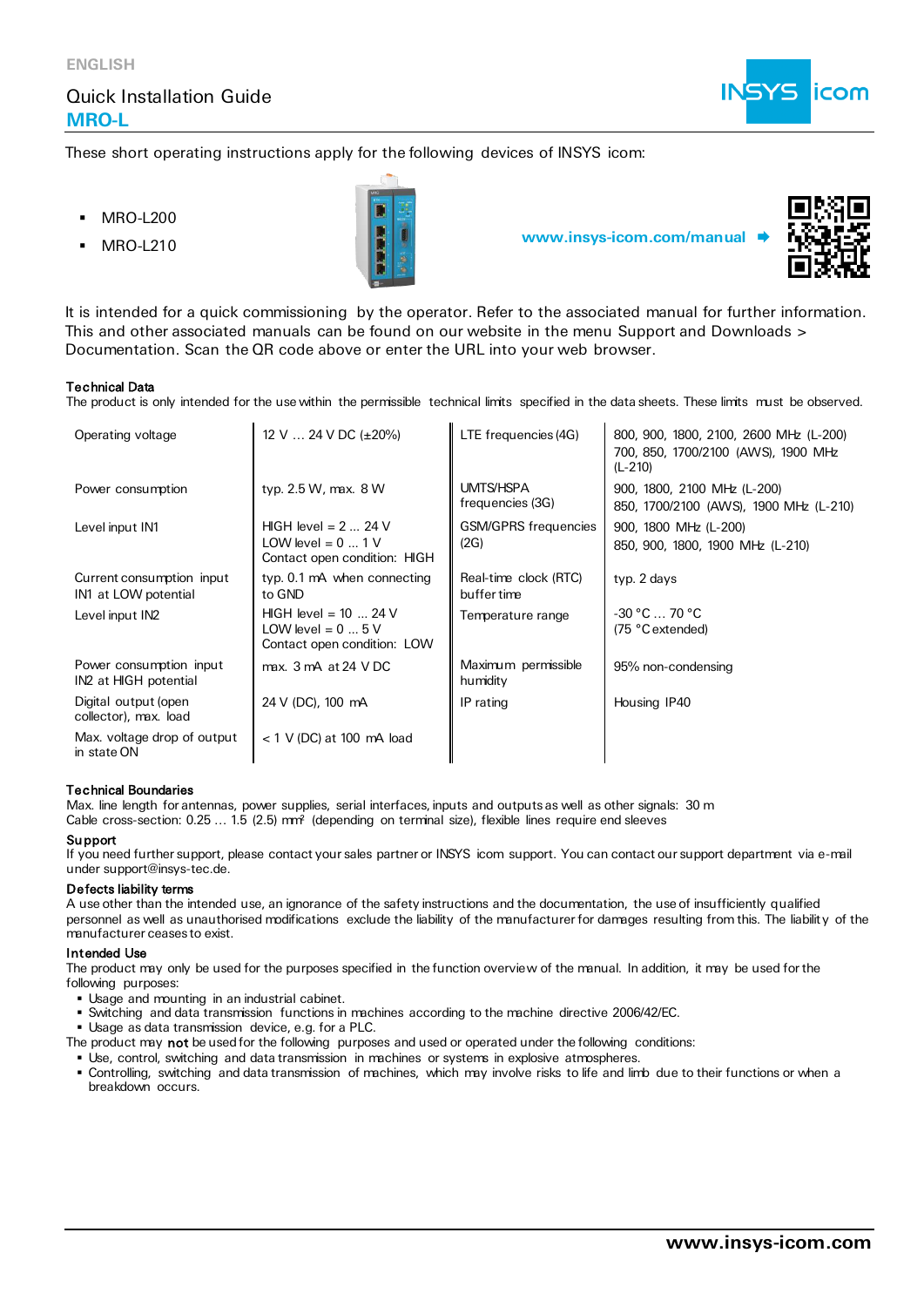**C**

# Quick Installation Guide **MRO-L**



|   |                                                                                                                                                                                                         | <b>Router connection</b>                                                                                                                                                            |                                                                                               |  |  |
|---|---------------------------------------------------------------------------------------------------------------------------------------------------------------------------------------------------------|-------------------------------------------------------------------------------------------------------------------------------------------------------------------------------------|-----------------------------------------------------------------------------------------------|--|--|
|   | 1.                                                                                                                                                                                                      | Remove SIM card cover from top of the device<br>using a flat screwdriver at the center bar,<br>insert SIM card (Mini-SIM, 2FF) and<br>attach SIM card cover again                   |                                                                                               |  |  |
| A | 2.                                                                                                                                                                                                      | Connect antenna with connector LTE/4G 1 (SMA (f))<br>The screen of the antenna system must be<br>connected to the protective conductor<br>when using an outside mounted antenna!    |                                                                                               |  |  |
|   | 3.                                                                                                                                                                                                      | Connect supply voltage $(12 \text{ V} \dots 24 \text{ V} \text{ DC } (\pm 20\%)$<br>to the terminals VIN and GND                                                                    |                                                                                               |  |  |
|   | 4.<br>5.                                                                                                                                                                                                | Connect router (ETH 1) to the configuration PC<br>Connect router (ETH 2) to the network<br>in which your system is located                                                          |                                                                                               |  |  |
|   |                                                                                                                                                                                                         |                                                                                                                                                                                     |                                                                                               |  |  |
|   | LAN settings of configurations PC (Windows 7)<br>If a DHCP client is active on the PC, proceed with step C. Otherwise, either enable the<br>$\bigcirc$<br>DHCP client or configure a static IP address. |                                                                                                                                                                                     |                                                                                               |  |  |
|   | 6.<br>7.<br>8.                                                                                                                                                                                          | Open Network and Sharing Center (e.g. <b>49</b> key and search for "sharing")<br>Select LAN connection and Properties<br>Select Internet Protocol Version 4 (TCP/IP) and Properties |                                                                                               |  |  |
|   |                                                                                                                                                                                                         | <b>Enable DHCP client</b><br><b>Configure a static IP address</b>                                                                                                                   |                                                                                               |  |  |
| B | 9.                                                                                                                                                                                                      | Obtain an IP address automatically                                                                                                                                                  | Use the following IP address (example):                                                       |  |  |
|   | $\mathbf 0$                                                                                                                                                                                             | It is recommended to unplug the                                                                                                                                                     | IP address:<br>192.168.1.2                                                                    |  |  |
|   |                                                                                                                                                                                                         | network cable briefly and plug it<br>again upon activation of the DHCP                                                                                                              | Subnet mask:<br>255.255.255.0                                                                 |  |  |
|   | client.                                                                                                                                                                                                 |                                                                                                                                                                                     | Standard gateway<br>192.168.1.1                                                               |  |  |
|   |                                                                                                                                                                                                         |                                                                                                                                                                                     | Preferred DNS server:<br>192.168.1.1<br>Please note the previous values before<br>$\mathbf 0$ |  |  |
|   |                                                                                                                                                                                                         |                                                                                                                                                                                     | changing the TCP/IP settings to be able<br>to restore them later.                             |  |  |

- If a proxy server is enabled in your browser, this must be disabled or the IP address of the router must be added as exception.
- 11. Login with Name (default: **insys**) and Password (**icom**)
- 12. Open the Inline Help using the button  $\overline{?}$  (Display help text) in the header
- The links in the Inline Help lead to the Online Help with further information.
- $\Phi$  All modified data will only be stored in the opened profile after clicking the *Save* settings button and become effective upon clicking the  $\bullet$  (Activate profile) button.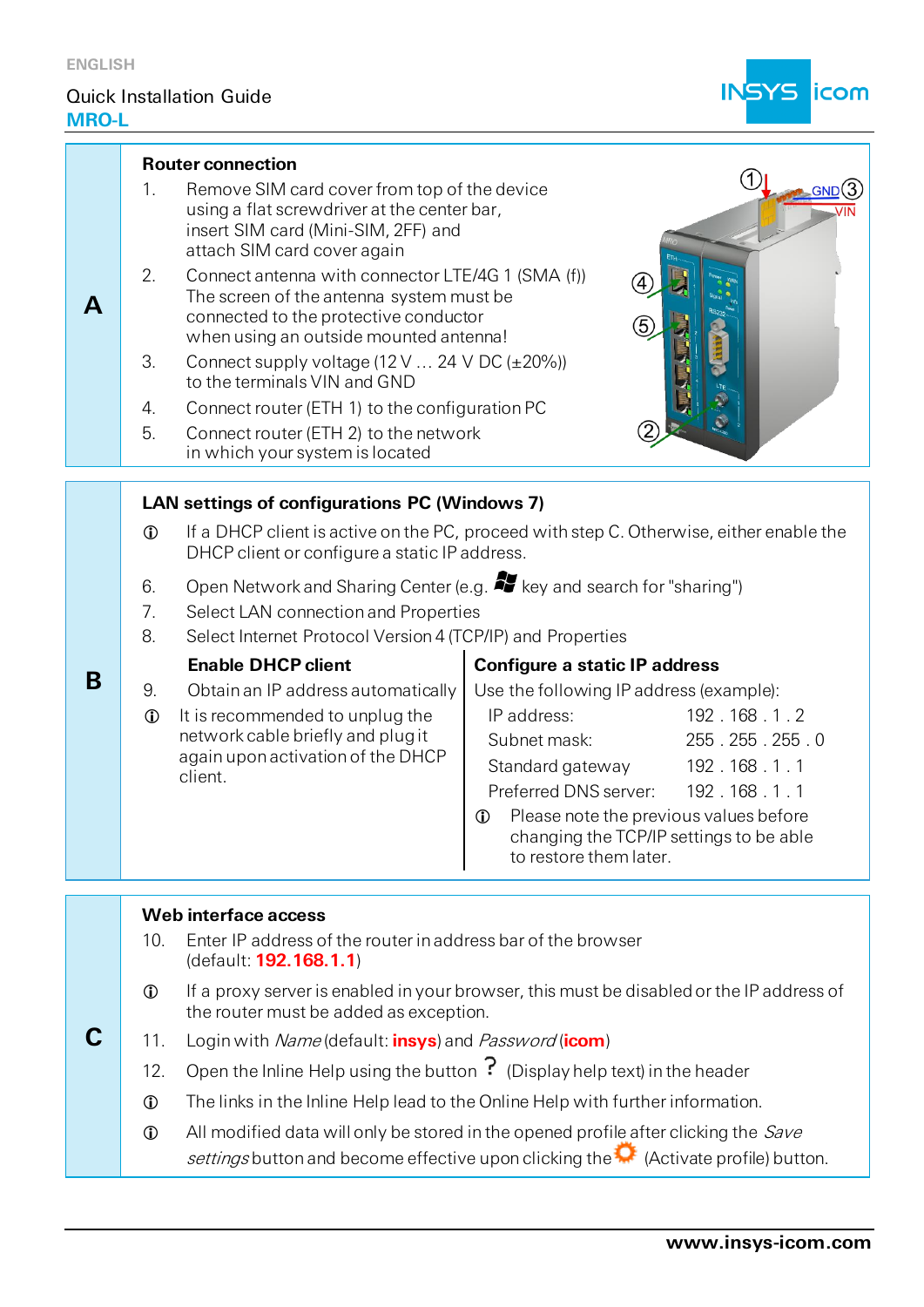**D**

**E**

# Quick Installation Guide **MRO-L**



| <b>Configuration as Internet Router</b>              |                                                                                                                                                                                                                                   |                                                                                                                                                                                                                                                                             |  |  |  |
|------------------------------------------------------|-----------------------------------------------------------------------------------------------------------------------------------------------------------------------------------------------------------------------------------|-----------------------------------------------------------------------------------------------------------------------------------------------------------------------------------------------------------------------------------------------------------------------------|--|--|--|
| In Menu Help > Wizards: Select Startup Wizard<br>13. |                                                                                                                                                                                                                                   |                                                                                                                                                                                                                                                                             |  |  |  |
| 14.                                                  | Select Internet access via Cellular network<br>(refer to inline help for WAN over<br>Ethernet)                                                                                                                                    | <b>Startup wizard</b>                                                                                                                                                                                                                                                       |  |  |  |
| $\mathbf 0$                                          | The following data can be found in the<br>contract documents of your SIM card or<br>can be requested from the provider. The<br>APNs of popular providers can be<br>displayed by clinging on $\frac{?}{ }$ .                       | VPN connection none<br>$\blacktriangledown$<br>Internet access<br>© Cellular network © WAN over Ethernet<br>Cellular modem in slot 2:                                                                                                                                       |  |  |  |
| 15.<br>16.                                           | Enter PIN of the SIM card<br>Enter User name and Password for<br>authentication with the provider (must not<br>be empty)                                                                                                          | PIN<br>User name<br>Password<br>?<br><b>Access Point Name</b>                                                                                                                                                                                                               |  |  |  |
| 17.<br>18.                                           | Enter Access Point Name (APN)<br>Enter IP address of the local application<br>network                                                                                                                                             | <b>Local application network</b><br><b>Description</b><br><b>Local LAN</b><br>124<br>IP address / Netmask 192.168.2.1                                                                                                                                                       |  |  |  |
| $\mathbf 0$                                          | If the router is to be configured for the<br>icom Connectivity Suite - VPN<br>(https://connectivity.insys-icom.de), select                                                                                                        | Execute wizard<br>icom Connectivity Suite - VPN under VPN connection and enter Customer name and<br>Device code (from icom Connectivity Suite - VPN, "My VPN Hub" tab). Then, the IP<br>address in the local network will be assigned by the icom Connectivity Suite - VPN. |  |  |  |
| 19.                                                  | Click on Execute wizard                                                                                                                                                                                                           |                                                                                                                                                                                                                                                                             |  |  |  |
| $\mathbf 0$                                          | The WAN LED flashes green during connection establishment; as soon as an Internet<br>connection has been established, it is illuminated green and the Signal LED flashes<br>orange.                                               |                                                                                                                                                                                                                                                                             |  |  |  |
| $\mathbf 0$                                          | If the web interface of the router does not return upon executing the wizard, click on<br>"Reload" in the browser (or $Ctrl + F5$ )                                                                                               |                                                                                                                                                                                                                                                                             |  |  |  |
|                                                      |                                                                                                                                                                                                                                   |                                                                                                                                                                                                                                                                             |  |  |  |
| $\mathbf 0$                                          | <b>Configuration of access data</b><br>User name and password for web interface access of the existing user in the default<br>settings must be changed to prevent a manipulation of the configuration by<br>unauthorised persons. |                                                                                                                                                                                                                                                                             |  |  |  |
| 20.                                                  | Menu Administration > Users: Enter or change User name and Password and select<br>User group "Read/Write"                                                                                                                         |                                                                                                                                                                                                                                                                             |  |  |  |
| 21.                                                  | Store settings in profile with Save settings and activate profile with $\color{red}\mathbf\Omega^*$                                                                                                                               |                                                                                                                                                                                                                                                                             |  |  |  |
| $\mathbf 0$                                          | A typo during entering or forgetting the configured access data require a reset to<br>default settings to be able to access the router again.                                                                                     |                                                                                                                                                                                                                                                                             |  |  |  |

All essential configuration steps are completed with this. Further configuration depends on your specific application. Other frequently required settings are available on the following page.